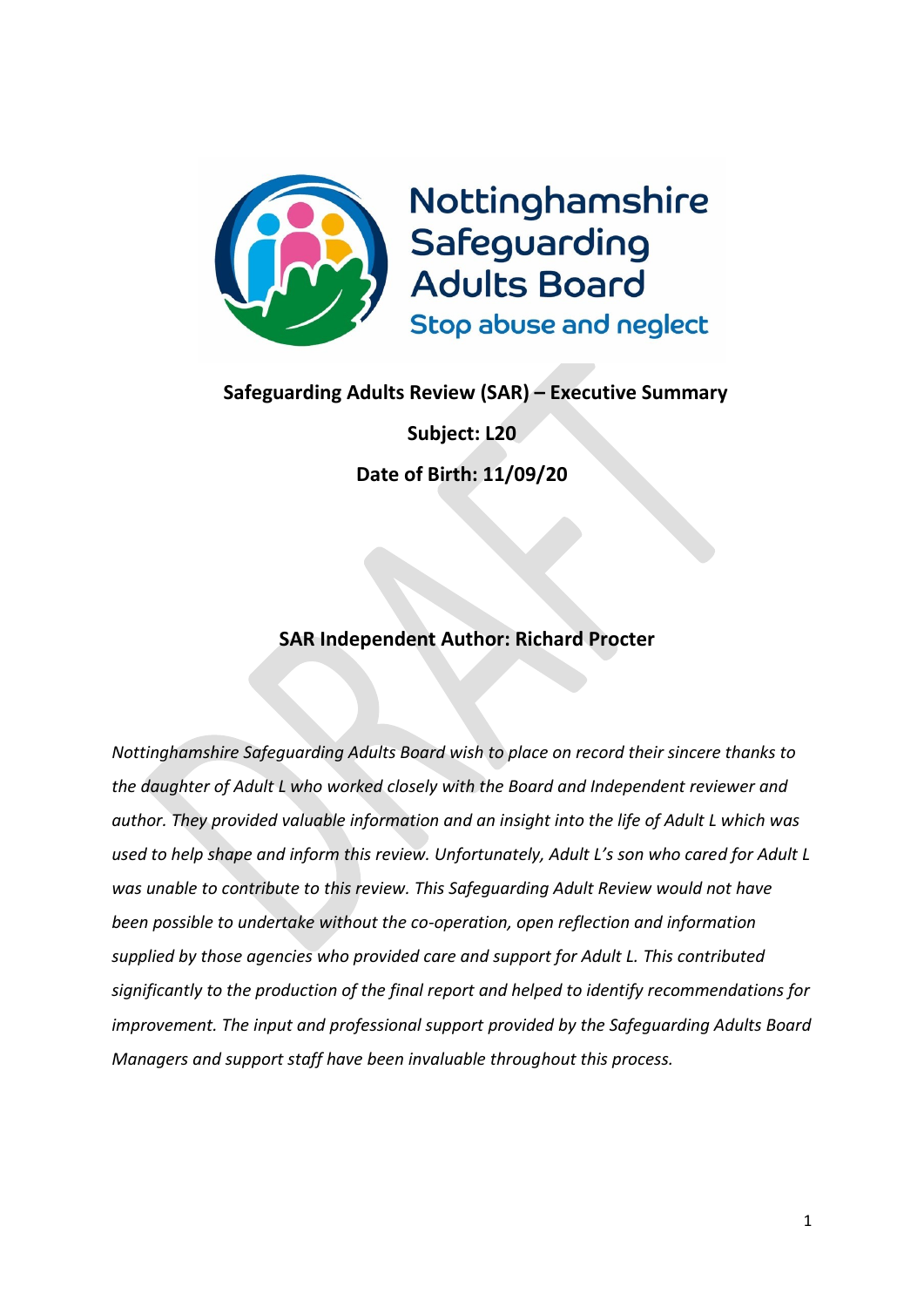| <b>Contents</b> | Page  |
|-----------------|-------|
| Overview        | - 4   |
| Themes          | $5 -$ |
| Recommendations | - 8   |

Appendix A: Terms of Reference

#### **Introduction**

The Care Act 2014 states that Safeguarding Adults Boards (SABs) must arrange a Safeguarding Adults Review (SAR) when an adult in its area dies as a result of abuse or neglect, whether known or suspected, and there is concern that partner agencies could have worked more effectively to protect the adult. SABs must also arrange a SAR if an adult in its area has not died, but the SAB knows or suspects that the adult has experienced serious abuse or neglect.

In addition to the above SABs might select cases for either of the reasons noted in the statutory guidance where a case can provide useful insights into the way organisations are working together to prevent and reduce abuse and neglect of adults and explore examples of good practice where this is likely to identify lessons that can be applied to future cases.

The purpose of the Review is to promote effective learning and improvement action to prevent future deaths or serious harm occurring again. The aim is that lessons can be learned from the case and for those lessons to be applied to future cases to prevent similar harm re-occurring.

## **Overview**

This Learning Review has been commissioned by Nottinghamshire Safeguarding Adults Board in response to concerns around multi-agency working and missed opportunities to support and engage with Adult L.

Adult L was the mother of 3 children and had 3 grandchildren. One of her sons Paul (not his real name but the name will be used throughout this report to protect his identity) lived with Adult L for all his life. Paul has been described as caring deeply for his mother and undertook the role as her carer for several years and exclusively for the timeline period of this review. It was suggested that Paul made decisions on his mother's behalf, including prior to her diagnosis which involved professional, family, and social contacts she was allowed to see. This resulted in long standing, limited contact with her daughter and partner prior to his death.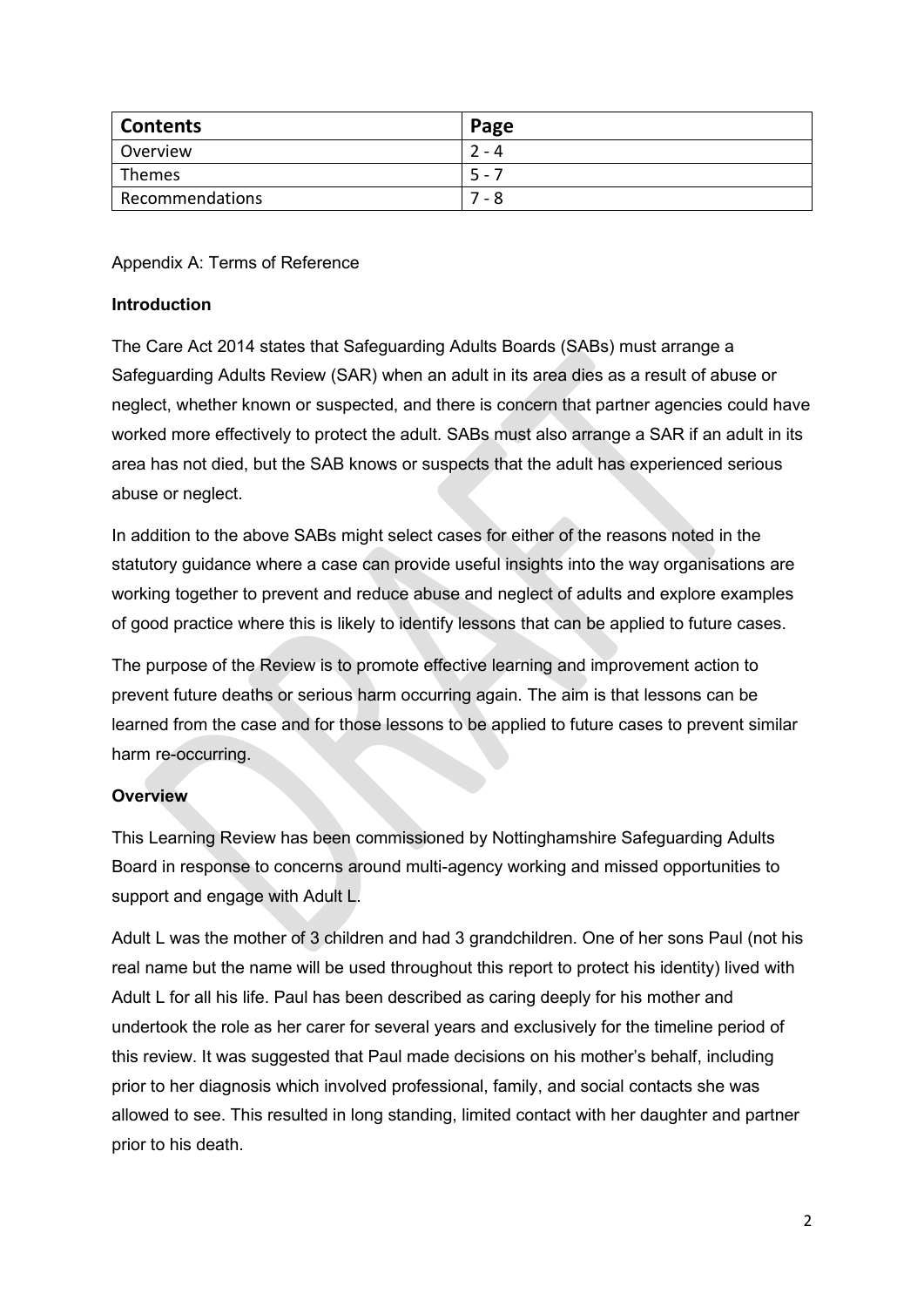She had previously been married and following a divorce formed a relationship with another man with whom she enjoyed holidaying with until he sadly lost his life. Adult L loved to dance and was a keen ballroom dancer. She enjoyed knitting, sowing and baking at home.

Adult L worked previously as a pharmacy dispenser and also as a school dinner lady where through this role she became well known within her local community.

Adult L was described by her daughter as a "lovely bubbly person who would do anything for you, a great Mum, a fantastic Mum".

Adult L was admitted to Hospital after arriving by ambulance on 11th September 2020 following a fall at home. She was found to have extensive bruising and there were concerns raised that this may have been as a result of abuse or neglect. She died a short time later after arrival at hospital. A Forensic Post-mortem found evidence of cancer and that Adult L had died as a result of a blood clot on her lung (natural causes). The bruising/injuries did not contribute to her death and could not be attributed to one event. Paul informed the Police that Adult L had suffered a number of recent falls, and he had cared for her and dressed any cuts she sustained. He stated that he had been worried about the Covid19 pandemic and was embarrassed about his hoarding behaviour at the home address. He informed the Police that the doctor was aware of a lump in his mother's stomach which may have been cancer but due to her frailty it was not thought to be a good idea to put her through treatment. He also stated that he had told the doctor about a lump in his mother's breast.

In November 2015 it was confirmed that Adult L had a diagnosis of mixed type dementia and required a further assessment. Adult L was allocated a Community Psychiatric Nurse (CPN) to provide her with support for her condition. Following a reported fall in February 2016 attempts from the CPN to access the Adult L's home proved unsuccessful where it was identified concerns existed that Paul was unwilling to allow visits to the home. After multiple unsuccessful attempts by the CPN to access Adult L the case was referred back to Adult L's general practitioner (GP). From the information provided there were reports of Adult L falling whilst at home and in March 2016 following such an episode she was hospitalised with a fractured right femur after falling over a bag in her kitchen. Following discharge, she was provided support by a Falls team. This team at the time supported individuals who may have fallen or felt at risk of falls so as to provide interventions to help maintain independence and prevent hospital admissions. It was recorded by the falls service that Adult L declined to work with their therapists. Following an assessment, the falls team devised a care plan to promote Adult L's independence however, over subsequent visits Adult L was found to be in bed and declined all offers of support and therapy from the service. In response to Adult L declining interventions the falls team completed a number of cognitive assessments to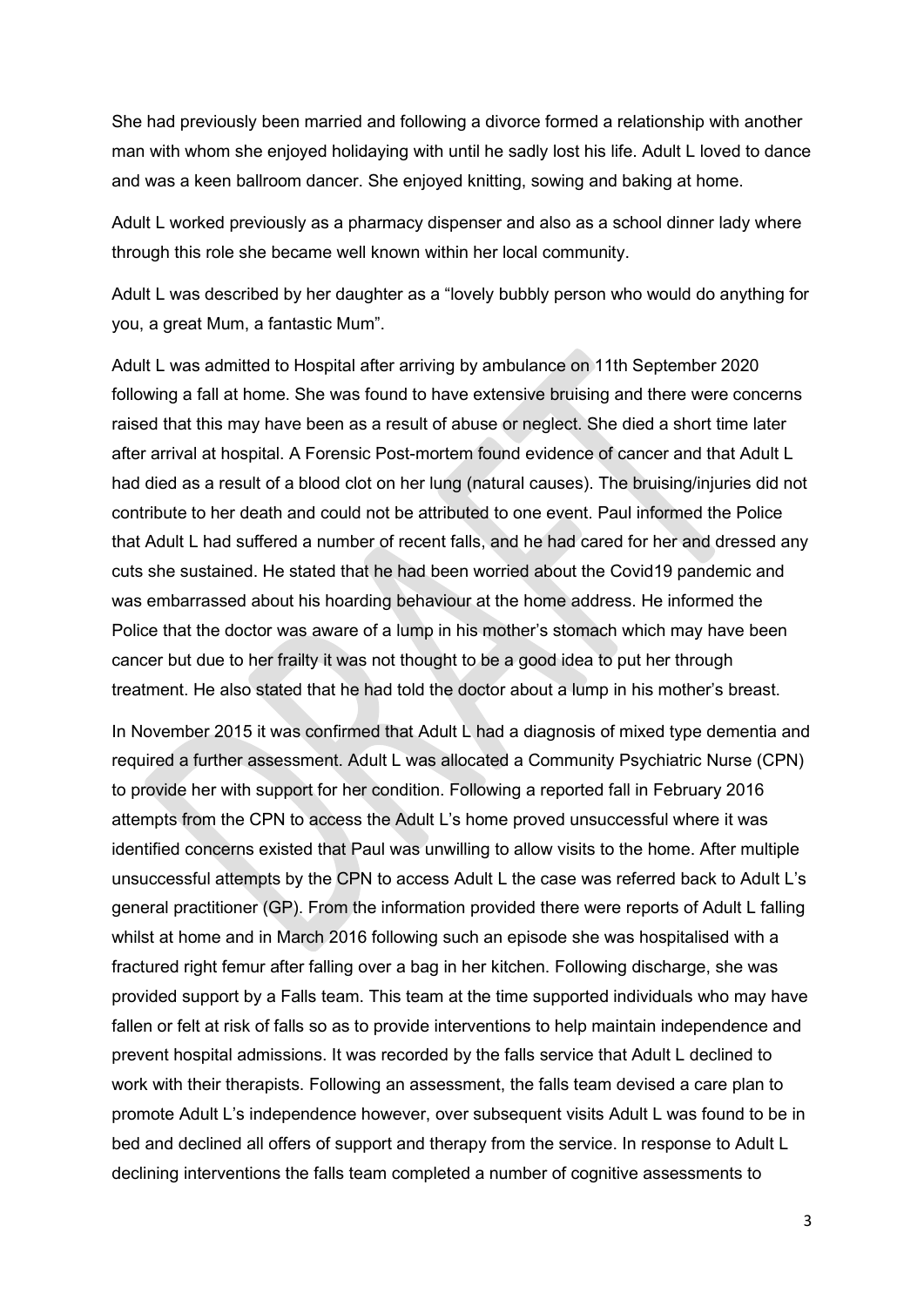ascertain how they could support Adult L and they liaised with the GP. The records indicate that Adult L had the mental capacity to make informed decisions around her care and treatment and she declined a number of interventions offered resulting in her being ultimately discharged from the Falls Team in April 2016.

It was reported by agencies that it was suspected that Paul had a mental health illness and suffered from depression. Information provided to inform the review demonstrate that he may have had a hoarding disorder which resulted in the home on occasions being cluttered. Whist multi-agency responses to the hoarding concerns did take place and management of the issue was supported by a District Council Hoarders Panel, considerations of the support Paul may have required in supporting Adult L as her carer and the impact of doing so were not always evidently considered. It was apparent from the information provided to inform this review that tensions existed between Adult L's daughter and Paul and her perception of a lack of quality of care and support he was providing for Adult L. Several safeguarding referrals were raised with Adult Social Care (ASC) which included concerns regarding financial abuse, physical abuse, neglect, hoarding, concerns regarding nutritional intake and that Paul was preventing multi-agency professionals from entering the home address so professionals may engage with Adult L. All the referrals were investigated by ASC and the majority found to be unsubstantiated with the exception of one regarding Paul preventing professionals having access to the premises in August 2017.

Concerns regarding Pauls hoarding behaviour in this referral featured heavily. On this occasion a multi-agency meeting involving ASC, a District Council Housing Officer, District Nursing Team, Adult L's General Practitioner and the Fire Service resulted in action being taken to work with Paul. This resulted in a clear pathway being established both in and out of the property, so as to provide safe egress from the property in an event of fire or other emergency, together with facilitating the ASC Safeguarding Officer regular access to the property and subsequently Adult L. There are references from the information provided regarding Adult L and considerations relating her mental capacity and ability to make informed decisions regarding her care and support and home living conditions. The last recorded assessment of her mental capacity took place in December 2019 when visited at home by ASC. It was recorded on this occasion that she demonstrated capacity and was happy with Paul providing her with care. She declined any sort of a package of care at this time. It was observed as previously agreed the pathway to the stairs and entry to property remained clear allowing Adult L to leave the premises in case of an emergency should this be required. On the 23rd January 2020, the case was closed to ASC as no new needs had been identified, the situation appeared stable and that no further action was required at that time.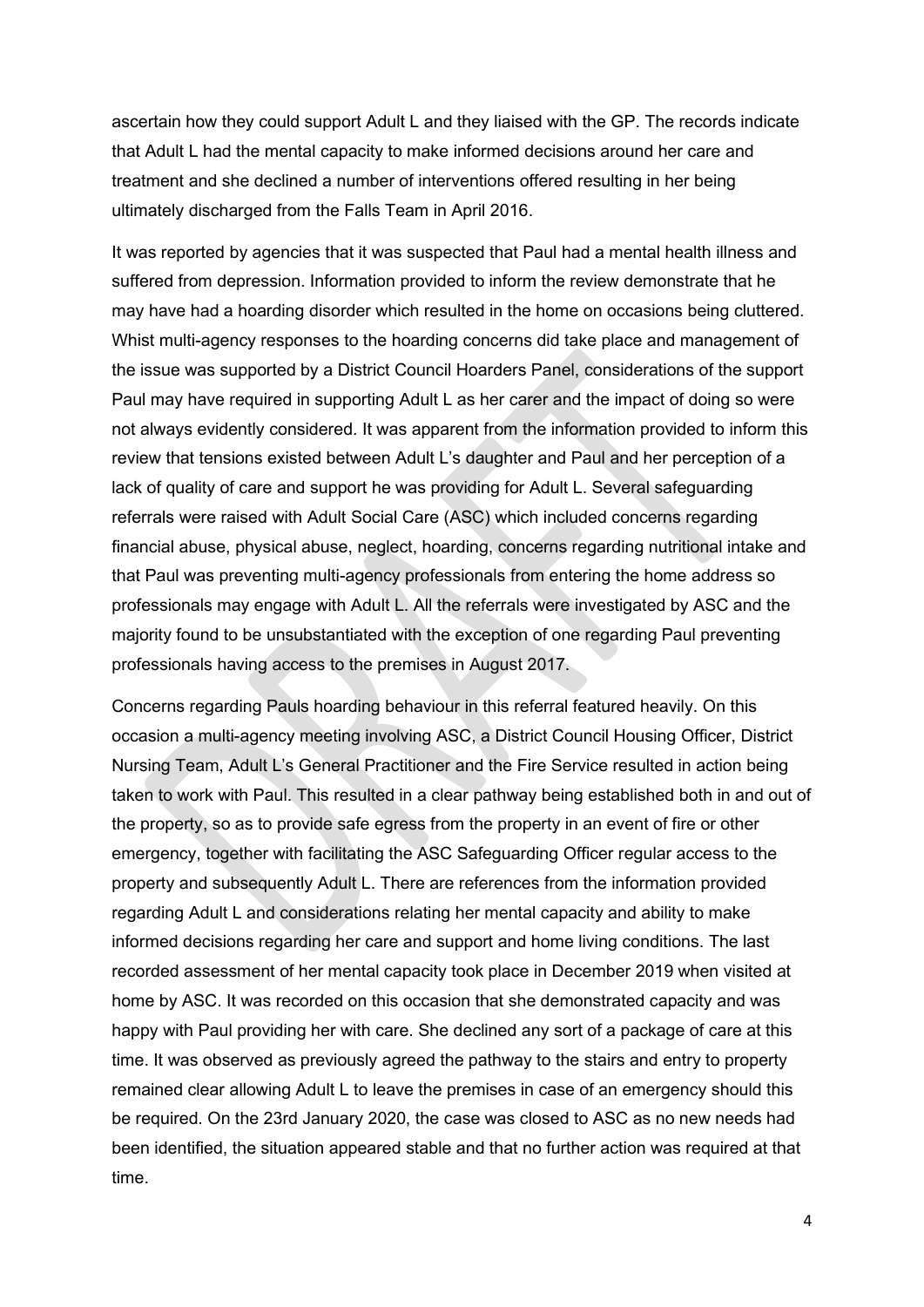#### **Key themes and events**

#### **The role and support for Paul as Adult L's carer.**

#### a) What worked well?

It was believed that multi-agency joint working and communication worked well with strong evidence in particular of District Council Housing and Fire and Rescue working closely regarding the management of risk regarding Paul's hoarding activity. Participants identified that there was good awareness regarding the requirement of when to raise safeguarding concerns where abuse or neglect may have been suspected with a number of referrals being made to highlight the concerns practitioners had. It was considered that record keeping was comprehensive and of a high standard.

#### b) What could we have done better?

It was apparent that Paul had both physical and mental health concerns. Whilst it was recommended to Paul by housing that he should seek support through his GP for these concerns, it was unclear how these additional needs were being met or whether it was considered how these issues may have impacted upon his ability to care for Adult L. It was commented upon that whilst undertaking a Carers assessment as per the Care Act was the responsibility of Adult Social Care it was felt there was a requirement to increase awareness across the Nottinghamshire safeguarding partnership of the circumstances as to when a carers assessment should be required to be considered and how the process is facilitated. It was recognised that it would have been beneficial for Paul to have been offered a carers assessment by ASC so as to help identify and record the impact caring for Adult L may have had upon Paul's life and what additional support, he may have required in fulfilling this role.

#### **Responses to Adult L's falls.**

#### a) What worked well?

It was recognised that there had been considerable efforts made to ensure Paul kept the landing clear and that a route out of the house in case of an emergency was clear and accessible.

Additional checks were made in relation to electrical systems at the properties together with fire alarms being provided in the case of fire.

The involvement of the Falls Team was deemed to be appropriate and offers of physiotherapy made albeit Adult L declined any such support.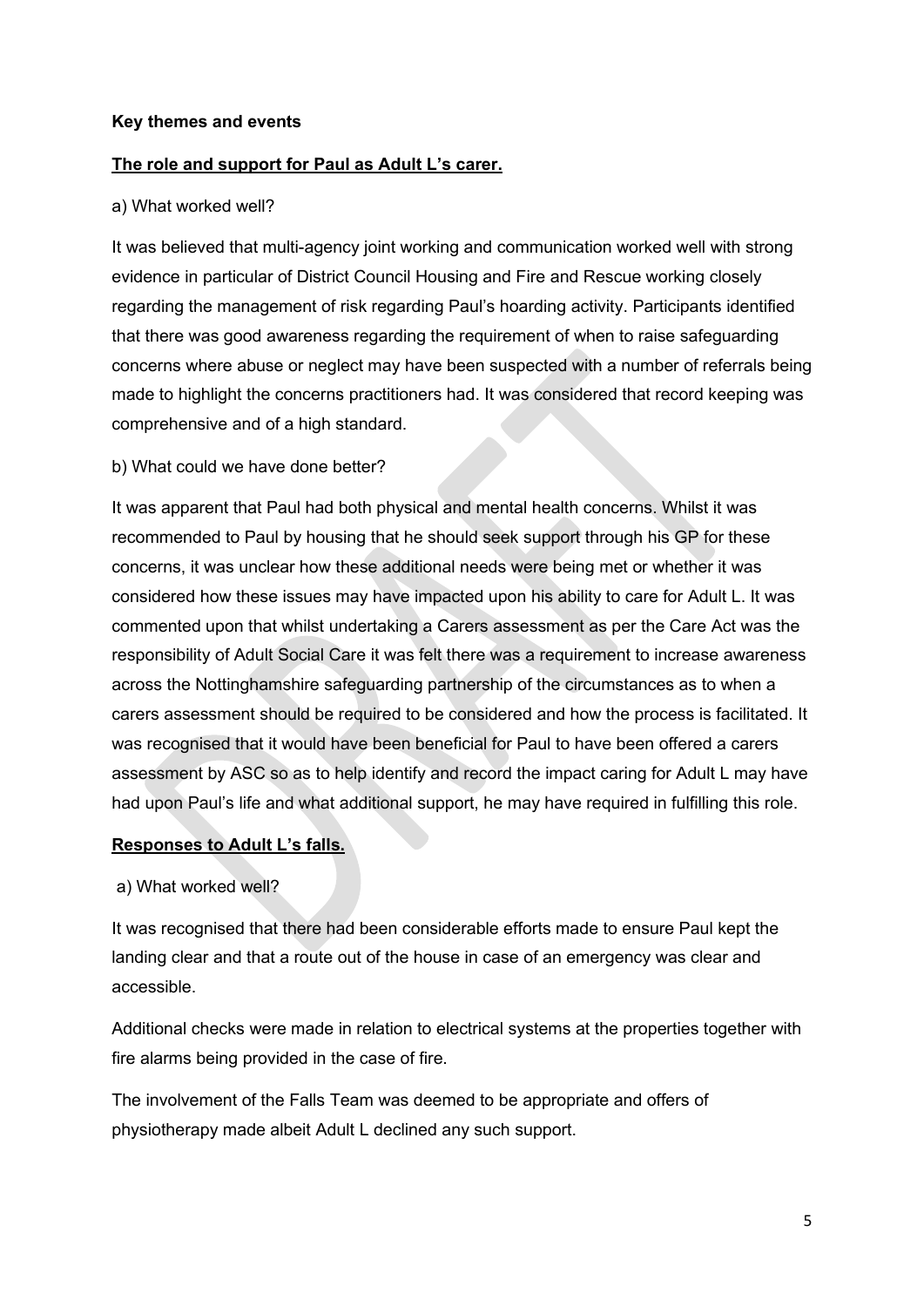Risk assessments were undertaken in relation to the hoarding issues which were a potential contributory factor regarding future falls.

b) What could we have done better?

The fact that Adult L was the tenancy holder of the property and not Paul was not always considered by Housing. This resulted in communications regarding the living conditions being predominantly targeted at Paul rather than Adult L, who may have been in breach of her tenancy agreement. Housing identified this as learning issue for their agency.

## **Responses to Hoarding and Access Issues.**

# a) What worked well?

It was recognised that the referral by housing to the Hoarders panel was good practice. This enabled a multi-agency approach to be considered and promoted information sharing between housing and fire and rescue.

There had been actions taken in particular by Housing to work with Paul to clear the landing and provided a safe route out of the house in the case of an emergency.

ASC had referred the case to the complex case panel which allows an opportunity for multiagency professionals to meet together and discuss challenging cases so as to work towards finding a multi-agency problem solving solution.

b) What could we have done better?

Agency representatives all identified the challenges practitioners had encountered in accessing the home address and how this on occasions had frustrated their ability to provide support for Adult L. There was a lack of clarity in relation to what powers of entry could be considered to secure entry to the premises and in particular the extent of police powers.

The potential that Paul may have on occasions displayed "Disguised Compliance Behaviour" in relation to hoarding and access issues at the home address was discussed with participants. Whilst there was an awareness of this behaviour from a number of the agencies represented a small number were unfamiliar with it and how as best to respond for example undertaking unannounced visits and joint multi-agency visits.

# **Mental Capacity and responses to Adult L's wishes and feeling.**

# a) What worked well?

Agency representatives identified that Adult L had lived with Paul for several years and she appeared to be happy with that situation when agencies engaged with her. It was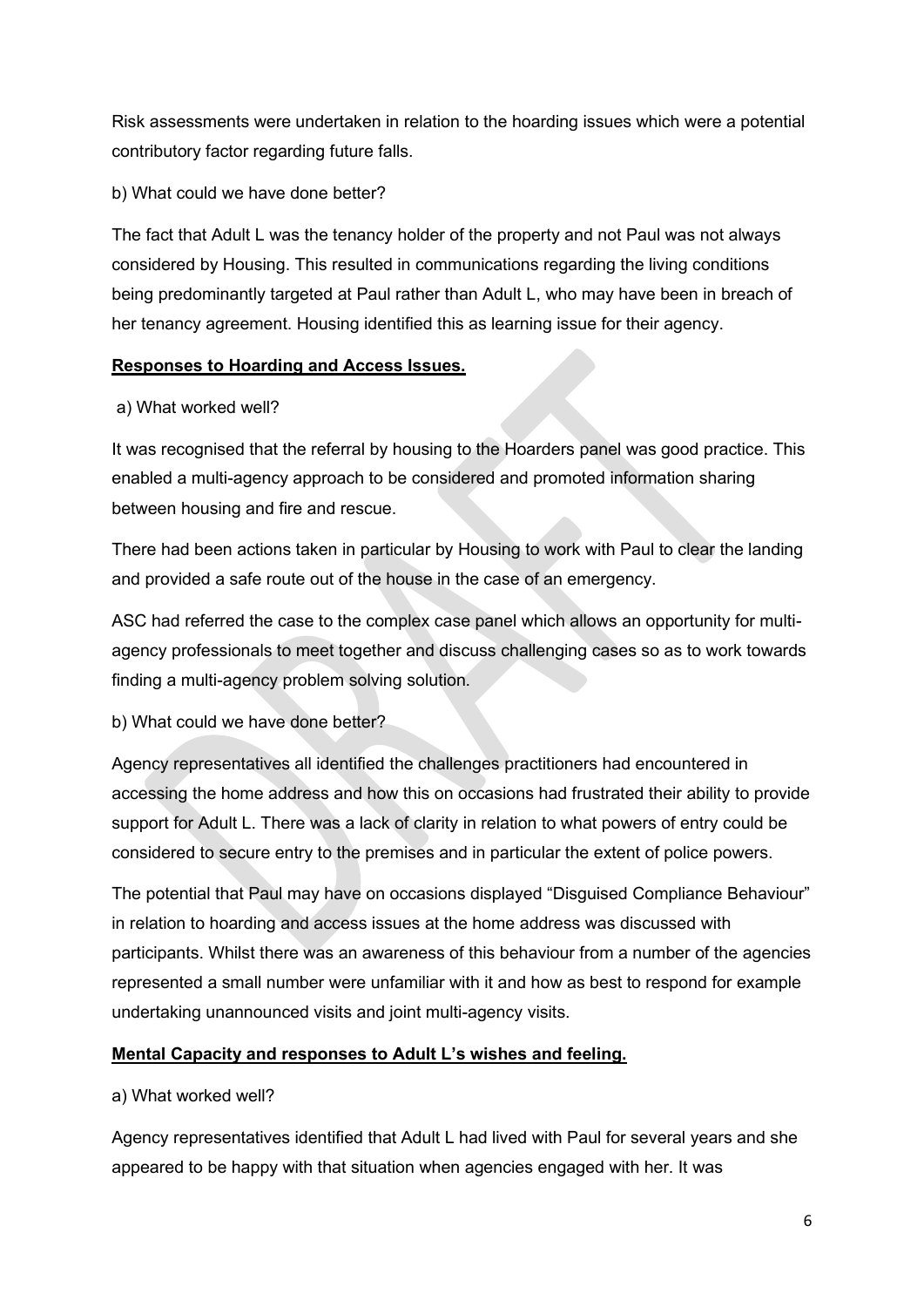commented by participants it was apparent they "loved each other deeply". It was felt by practitioners present who had direct contact with Adult L that she was a capacitated adult, who had the mental capacity to make informed decisions, albeit some of those may have been seen as unwise decisions, for example her decision to decline support from professional carers.

#### b) What could we have done better?

It was considered that there was an over reliance in using Paul as Adult L's advocate and that by asking Adult L more questions directly regarding her ongoing care, it would have ensured that her wishes, and feelings were always fully considered in the care and support that was provided. This would have protected against any coercive control which may have been applied by Paul in controlling Adult L's life.

It was identified that in this case there were occasions when Mental Capacity was not appropriately assessed, or the outcome recorded. It was identified that the Nottinghamshire Safeguarding Adults Board is in the process of launching several resources on its website in relation to the application of the Mental Capacity Act. This will supplement the significant amount of agency training and guidance already provided to practitioners.

#### **The accountability, governance, and reporting arrangements for the Hoarders Panel.**

The review was asked to consider the accountability, governance, and reporting arrangements for the Hoarders Panel, where Paul's hoarding concerns were being managed. Currently in situate is a multi-agency hoarding framework which is endorsed by the Nottinghamshire Safeguarding Adults Board. Whilst the hoarding framework is comprehensive providing a problem-solving approach for agencies in assessing and managing hoarding behaviour, the framework, or the terms of reference for the hoarders panel are non-specific as to where the impact of the work undertaken reports to, or how the Nottinghamshire Safeguarding Adults Board is assured the risks to this potentially vulnerable cohort of individuals are managed, reduced and where possible mitigated.

## **Recommendations.**

#### **Recommendation 1.**

**Drawing upon learning from this case Nottinghamshire Safeguarding Adults Board should raise awareness across the safeguarding partnership of the circumstances as to when as per the Care Act 2014 a carers assessment should be required to be considered and how the process is facilitated.**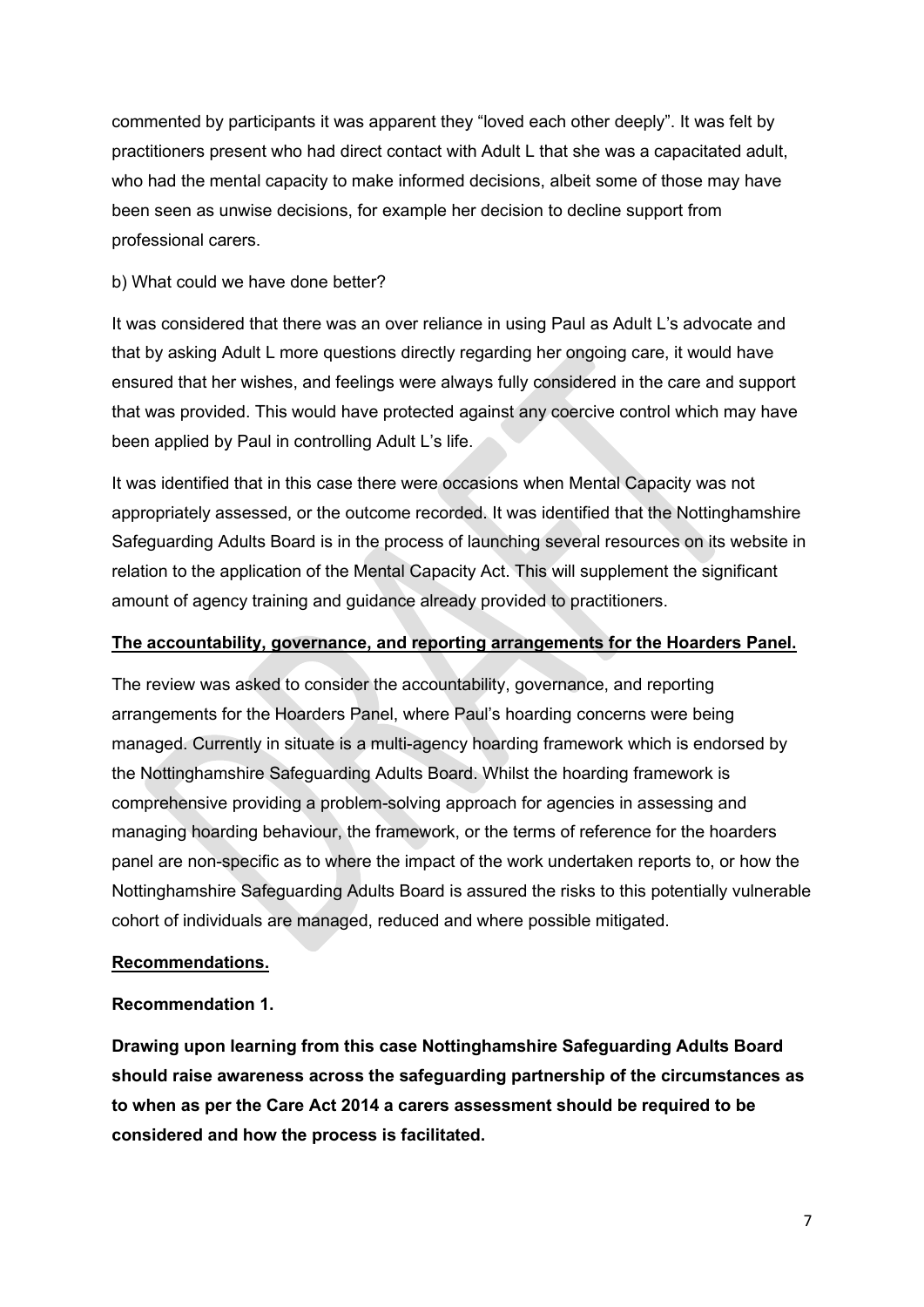#### **Recommendation 2.**

**Nottinghamshire Safeguarding Adults Board should seek assurance that Nottinghamshire County Council Adult Social Care are offering assessments to Carers who may have needs for support and where eligible those needs are being met, as per the Care Act 2014.** 

#### **Recommendation 3.**

**Nottinghamshire Safeguarding Adults Board drawing upon learning from this case should develop a toolkit detailing the relevant legislative powers of entry to premises which could be utilised to access premises in order to safeguard an "Adult who may be at Risk of Abuse or Neglect" as defined in the Care Act 2014.** 

#### **Recommendation 4.**

**Nottinghamshire Safeguarding Adults Board drawing upon learning from this case should develop guidance for practitioners to assist in the identification and response to disguised compliance behaviour.** 

#### **Recommendation 5.**

**Nottinghamshire Safeguarding Adults Board drawing upon learning from this case should develop guidance for practitioners to assist in identifying and responding to concerns of Carers applying coercive control to "Adults who may be at Risk of Abuse or Neglect" as defined in the Care Act 2015.**

## **Recommendation 6.**

**Nottinghamshire Safeguarding Adults Board should seek assurance as to the extent that the Mental Capacity Act 2005 is being applied across the Nottinghamshire Safeguarding Partnership.** 

## **Recommendation 7.**

**Nottinghamshire Safeguarding Adults Board should through the utilization of their quality assurance processes assure itself as to the effectiveness of the application of the Nottingham City and Nottinghamshire multi-agency hoarding framework, in managing the risks posed by these potentially vulnerable cohort of individuals who display such hoarding behaviour.**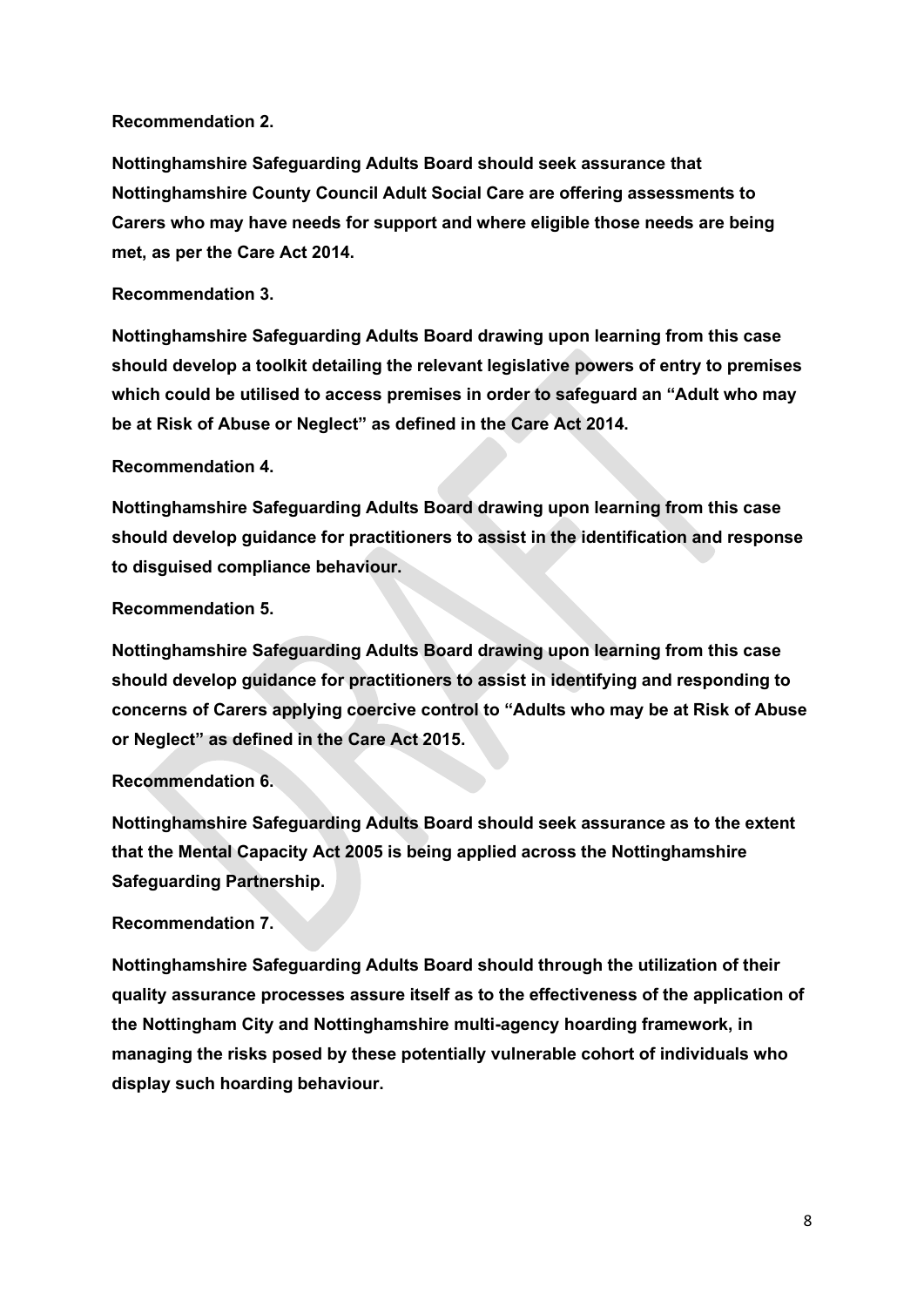# **Appendix A: Terms of Reference**

#### **Scope**

Scoping Period: 14th October 2015 – 24th Sept 2020

#### **Methodology**

This Review will be conducted using a blended approach of action learning with a more indepth analysis of agency involvement. Through a structured process of reflection this will allow practitioners to participate fully in the case group, providing a balanced view with a reduced burden on individual agencies to provide lengthy individual management reviews; particularly as this is not a SAR. The independent reviewer will identify key questions and themes for those agencies and practitioners involved. Following their responses an in-depth discussion will be undertaken with the case group to identify key themes, practise episodes and recommendations.

This option is characterised by reflective/action learning approaches, which does not seek to apportion blame, but identify both areas of good practice and those for improvement. This is achieved via close collaborative partnership working, including those practitioners involved at the time as well as key family members. There is integral flexibility within this approach which can be adapted, dependent upon the individual circumstances and case complexity.

This blended approach will help ensure that consideration is given to systems as well as practice to determine both what happened and what should have happened, helping to minimize the reoccurrence of similar case findings.

The principles and benefits of using this model are:

- A structured process of reflection.
- A reduced burden on individual agencies to produce management reports.
- Analysis from a team of reviewers and case group may provide more balanced view.
- Staff and volunteers participate fully in case group to provide information and test findings.
- It enables identification of multiple causes/ contributory factors and multiple causes.

#### **Details of the Independent Reviewer / Chair**

Richard Proctor – Proctor Consultancy ltd

**Details of whether the final report will be published or whether an executive summary will be produced**